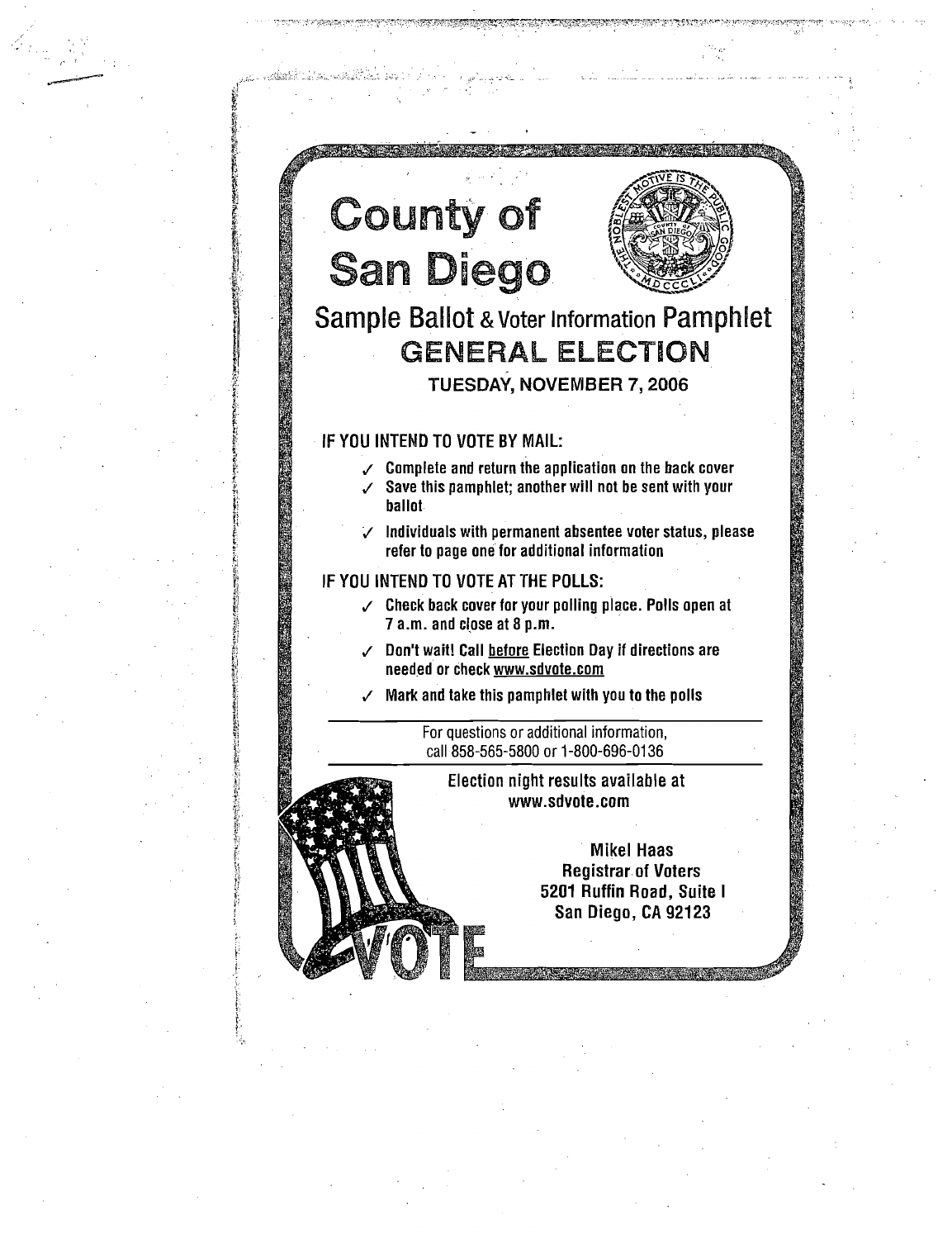|                                                                                                                                                                                                                                                                                                                                                                                                                                                                                                                                                                                                                                                                          | SAN DIEGO COUNTY - GENERAL ELECTION - NOVEMBER 7, 2006                                                                                                                                                                                                                                                                                                                                                    |
|--------------------------------------------------------------------------------------------------------------------------------------------------------------------------------------------------------------------------------------------------------------------------------------------------------------------------------------------------------------------------------------------------------------------------------------------------------------------------------------------------------------------------------------------------------------------------------------------------------------------------------------------------------------------------|-----------------------------------------------------------------------------------------------------------------------------------------------------------------------------------------------------------------------------------------------------------------------------------------------------------------------------------------------------------------------------------------------------------|
| LOCAL PROPOSITIONS<br>SAN DIEGO COUNTY REGIONAL AIRPORT<br>AUTHORITY - ADVISORY VOTE ONLY<br>PROP A To provide for San Diego's long-lerm air transportation<br>needs; shall the Airport Authority, and government officials work to<br>obtain approximately 3,000 of 23,000 acres at MCAS Miramar by<br>2020 for a commercial airport provided necessary traffic and<br>freeway improvements are made, military readiness is<br>maintained without expense to the military for modifying or<br>relocating operations, no local taxes are used on the airport.<br>overall holse impacts are reduced, and necessary. Lindbergh<br>Field improvements are completed?<br>YES | <b>CITY OF SAN DIEGO</b><br>PROP C AMENDS THE CITY CHARTER TO ALLOW FOR<br>CONTRACTING OUT OF CITY SERVICES. Shall the Charter be<br>amended to allow the City to contract services traditionally<br>performed by City, Civil service employees if determined to be<br>more economical and efficient while maintaining the quality of<br>services and protecting the public interest?<br>YES<br><b>NO</b> |
| NO                                                                                                                                                                                                                                                                                                                                                                                                                                                                                                                                                                                                                                                                       |                                                                                                                                                                                                                                                                                                                                                                                                           |
| CITY OF SAN DIEGO<br>PROP B AMENDS THE CITY CHARTER TO CHANGE THE<br>APPROVAL PROCESS FOR INCREASES IN CITY<br><b>EMPLOYEES' RETIREMENT SYSTEM BENEFITS. Shall the</b><br>Charter be amended to require vider approval for any increases in<br>retrement system benefits for public employees?                                                                                                                                                                                                                                                                                                                                                                           |                                                                                                                                                                                                                                                                                                                                                                                                           |
| <b>YES</b><br>N <sub>0</sub>                                                                                                                                                                                                                                                                                                                                                                                                                                                                                                                                                                                                                                             |                                                                                                                                                                                                                                                                                                                                                                                                           |

**", "** 

**.SO 158-014** 

I,

1CAOOU5 1033 00474 12

J.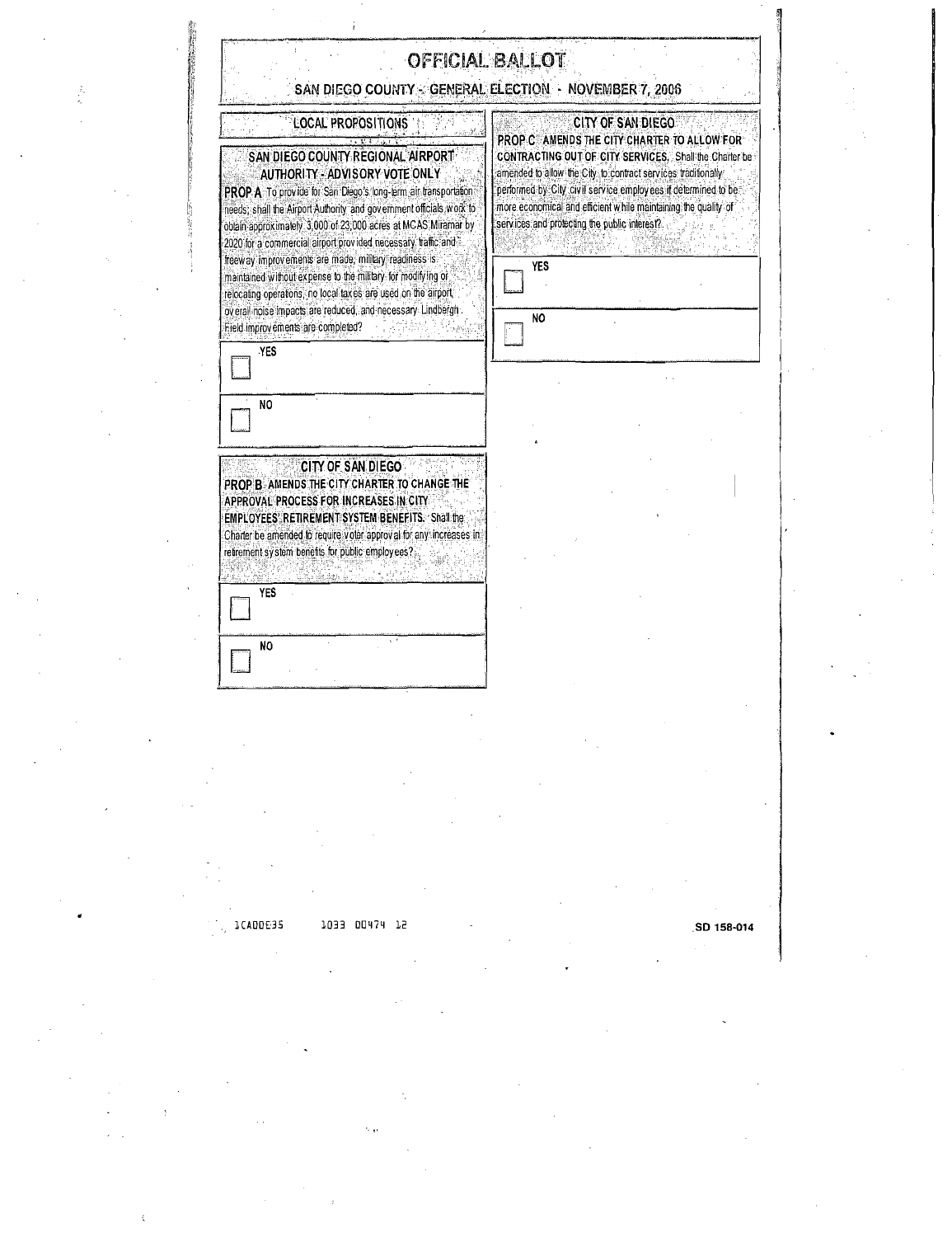# **CITY OF SAN DIEGO**

# **Proposition B**

(This proposition will appear on the ballot in the following form.)

#### **PROP B AMENDS THE CITY CHARTER TO CHANGE THE APPROVAL PROCESS FOR INCREASES IN CITY EMPLOYEES' RETIREMENT SYSTEM BENEFITS.**

Shall the Charter be amended to require voter approval for any increases in retirement system benefits for public employees?

This proposition requires approval by a simple majority (over 50%) of the voters.

Full text of this proposition follows the arguments

### **CITY ATTORNEY'S IMPARTIAL ANALYSIS**

The City Council has authorized the placement of a proposition on the ballot seeking voter approval to amend Article IX, section 143.1 of the San Diego City Charter. The amendment would require that voters approve certain increases in retirement system benefits for public employees. In particular, the proposition provides that any ordinance that amends the City's retirement system by increasing the benefits of any employee, legislative officer or elected official shall not be adopted without approval of a majority of the qualified electors voting on the matter.

The ballot question states that voter approval is required for "any increases." The text of the measure states that increases in benefits due to cost of living adjustments would not require a vote of the electorate.

This measure also provides that, prior to placement on the ballot of a proposed increase in retirement benefits, the retirement system will prepare an actuarial study of costs due to the benefit changes. A summary of the actuarial study will be published in the ballot pamphlet issued to voters.

This measure further provides that City officials and employee organizations may negotiate tentative agreements that would increase retirement benefits. However, the agreements will not become final or binding unless a majority of San Diego's qualified voters approve of the increases.

If this measure is approved, it will become operative on January 1, 2007 for all proposed increases in retirement system benefits tentatively agreed upon by the City on or after that date. This measure provides that the requirement of voter approval for retirement benefit increases will remain in effect for 15 years from that date, at which time the requirement will automatically be repealed and removed from the Charter.

This ballot measure will take effect if passed by a majority of the City's voters.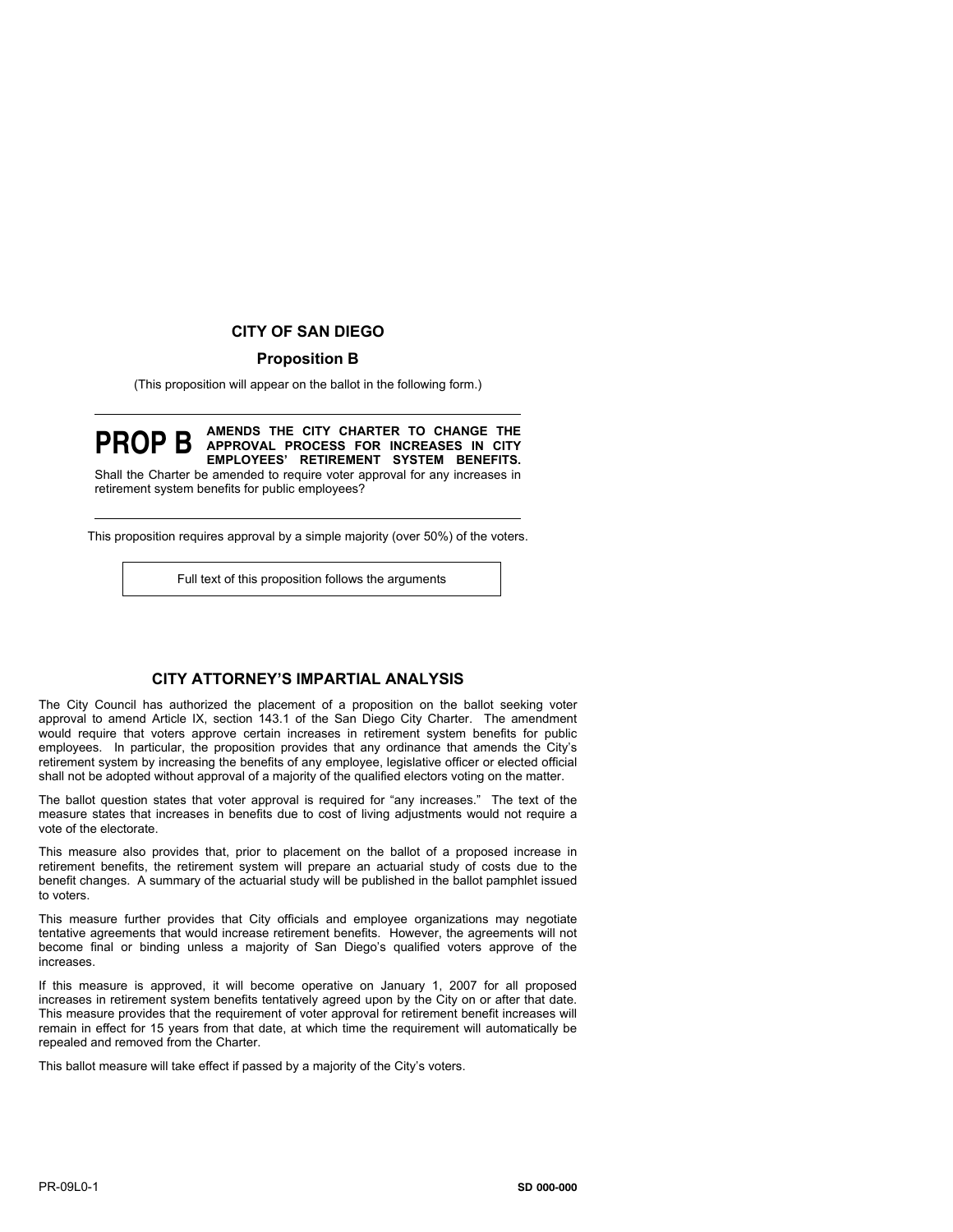# **FISCAL IMPACT STATEMENT**

As recent as June 30, 2000, the valuation of the Plan assets was \$2.46 billion and the projected Plan liabilities were \$2.53 billion. This represented a funding ratio (Plan assets to Plan liabilities) of 97.3%. As June 30, 2005, the most recent data available, the Plan assets were \$2.98 billion, while the projected Plan liabilities have grown to \$4.38 billion. This represents a funding ratio of 68.2% and an unfunded liability of \$1.4 billion. In addition, the unfunded liability as a percentage of payroll went from 15.4% in fiscal year 2000 to 216.9% in fiscal year 2003.

While a portion of the increase to the unfunded liability was the result of poor investment performance, the significant cause of the City's current dilemma resulted from the City's decision to grant increased employee retirement benefits while at the same time not making the necessary contributions to fund these benefits. During this same time period, the City's annual required contribution to the System grew from \$47.5 million in fiscal year 2000 to \$162 million in fiscal year 2007, taking valuable resources away from critical services and capital needs.

Proposition B requires that City employee benefit increases approved by the City Council be subject to approval by San Diego voters. It also requires public disclosure of the full cost and impact of the proposed benefit increases on the financial stability of the City's retirement system, along with a clear explanation of the proposed source of funding for these benefits.

Costs associated with public votes on proposed benefit increases would be limited, with the expectation if Proposition B is approved that City employee contracts would be synchronized with regularly scheduled elections, and such votes would be consolidated with regular primary or general elections.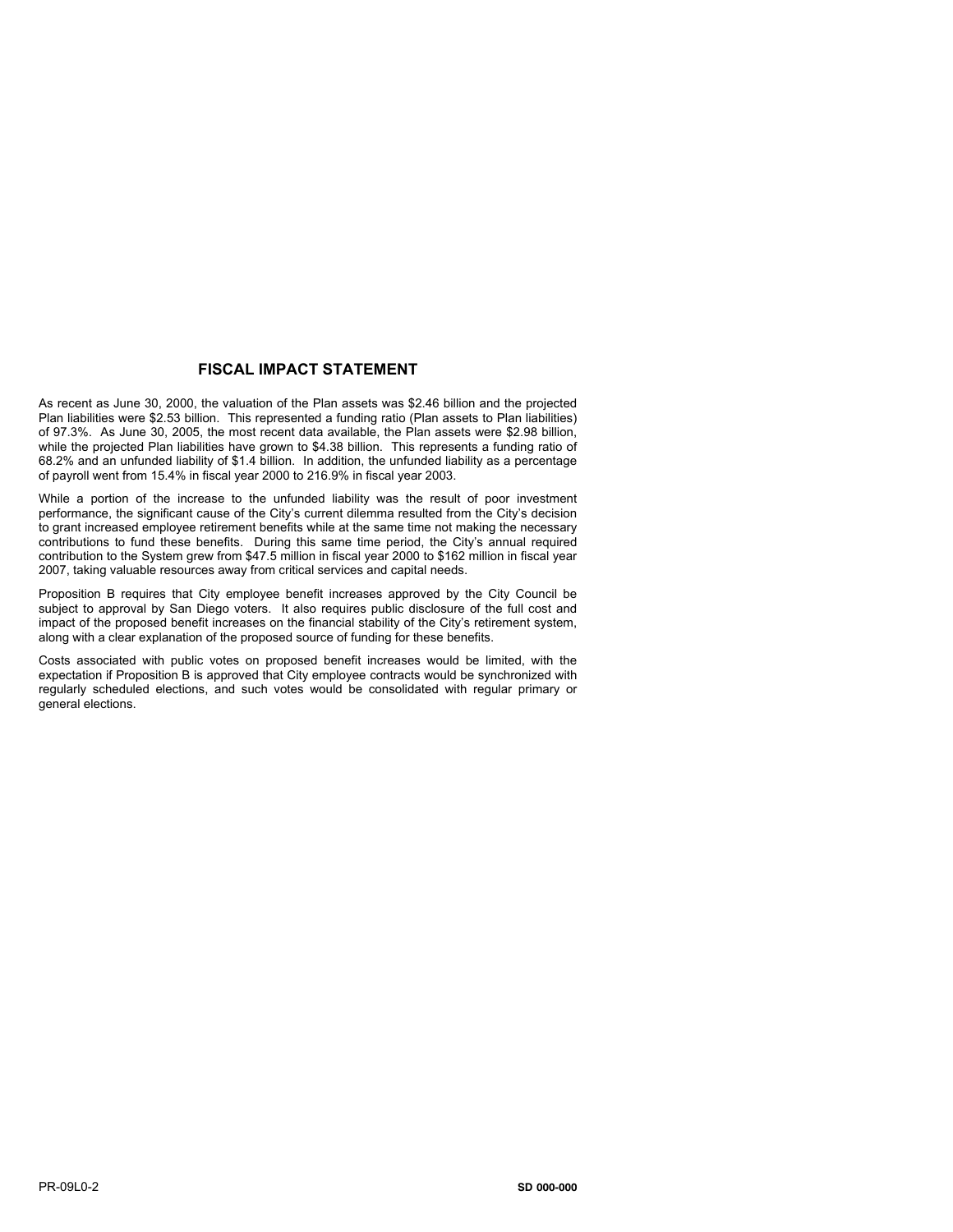# **ARGUMENT IN FAVOR OF PROPOSITION B**

### **TAXPAYERS HAVE BEEN LEFT HOLDING THE BAG**

The City of San Diego's employee pension system is under-funded by over \$1.4 billion. This shortfall represents a potential obligation owed by every taxpayer in the city.

### **PROPOSITION B PROTECTS TAXPAYERS**

Proposition B gives voters the final say over future pension increases for elected officials and city employees. It eliminates the backroom deals that created the city's current pension fund crisis.

#### **IT WORKS EFFECTIVELY IN SAN FRANCISCO**

Public employee unions in San Francisco have even more political clout than they do in San Diego. Over a decade ago, facing a pension crisis, voters in San Francisco approved a requirement similar to Proposition B. Since then, San Francisco has avoided the pension underfunding problems that afflict San Diego and other public agencies in California and across the nation.

### **WON'T IMPACT LEGITIMATE PENSION INCREASES**

If it can be shown that pension benefits paid San Diego workers aren't adequate to attract or retain workers in highly-competitive fields like public safety, voters will approve reasonable benefit increases. But voters should and will require elected officials to demonstrate in advance how they intend to pay for enhanced benefits.

#### **IMPLEMENTATION COST WILL BE SMALL**

If Proposition B is approved, employee labor contracts can be synchronized to coincide with regularly scheduled state and federal elections, so that if and when pension increases are recommended, the cost of placing them before voters will be minimal.

### **INSURANCE POLICY FOR OUR FUTURE**

Some say the city's pension problems are so widely known that there's little chance the same mistake will be repeated in the future. But memories are short, and the pressure to increase benefits never lets up. Proposition B provides insurance that once the current crisis fades, safeguards will still be in place.



JERRY SANDERS MICHAEL J. AGUIRRE Mayor of San Diego San Diego City Attorney

JON COUPAL, President CARL DE MAIO, Chairman<br>Howard Jarvis Carl Carl Can Diego Citizens San Diego Citizens Taxpayers Association **For Accountable Government** 

> DONNA FRYE City Councilmember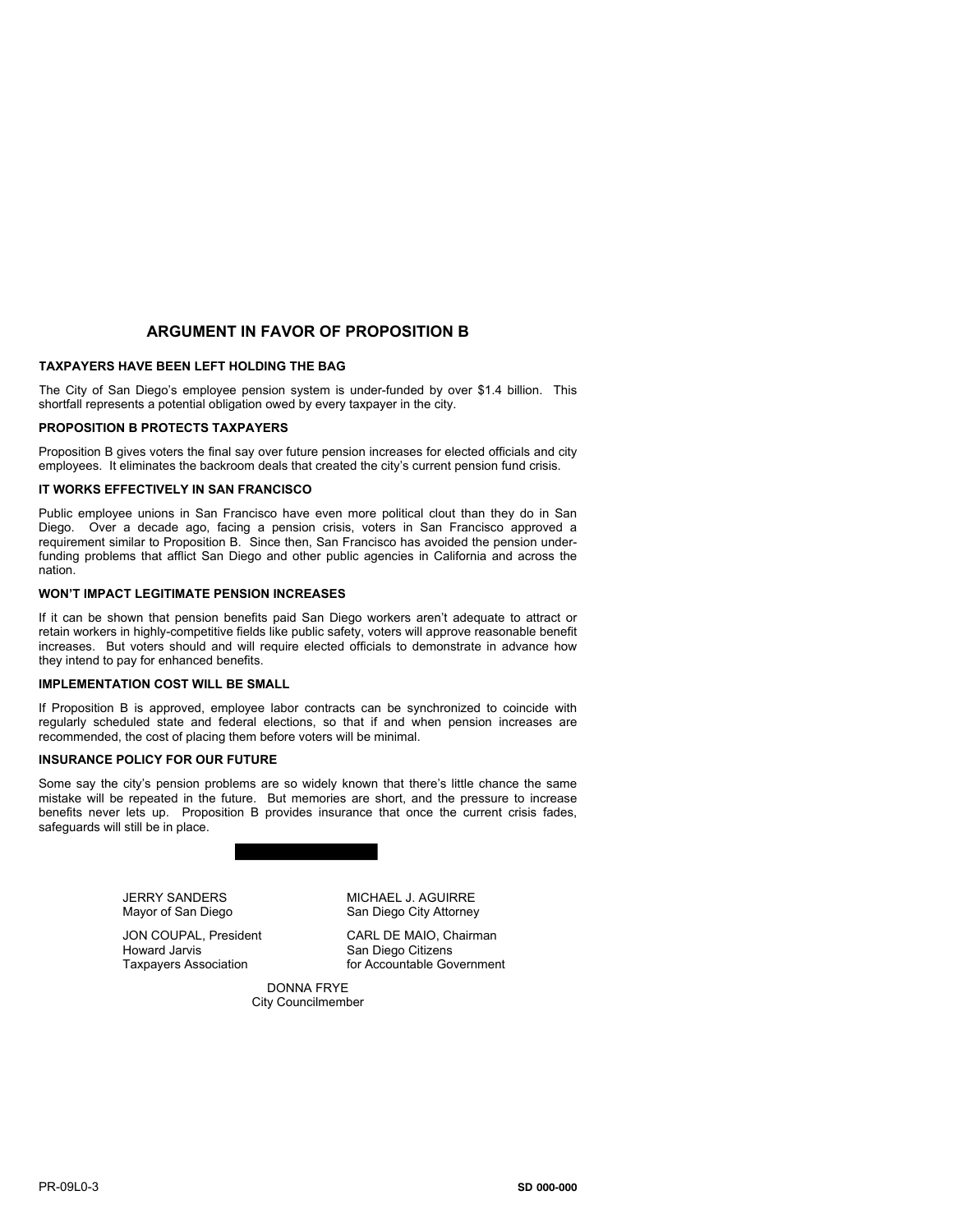# **ARGUMENT AGAINST PROPOSITION B**

### **Protect Your Family's Safety. Vote NO on Proposition B!**

### **Proposition B will make it harder to hire highly qualified police officers and firefighters.**

San Diego's own independent budget analyst expects our city to lose more than 100 police officers this fiscal year alone. We can not attract new officers because of the low wages and benefits the city pays them. Proposition B will only make this problem worse.

**Proposition B will COST us money, not save it.** Proposition B will mean more and more police officers and firefighters continue to leave San Diego for other cities with better pay and benefits– AFTER we have spent hundreds of thousands of our tax dollars to train them! That's a really bad deal for San Diego!

**Proposition B will guarantee we get what we pay for!** Low pay and benefits for police and firefighters mean low standards for our public safety. When we call 911, we want to ensure the best trained and most experienced emergency medical personnel work in our city–not another one with better pay and benefits.

**Proposition B sets the bar for our safety even lower.** San Diego already has one of the lowest ratios of police officers and firefighters per population in the state. Proposition B will only make that problem worse.

**Proposition B will take away our flexiblity to make badly needed public safety improvements.** If Proposition B passes, it won't matter how badly we need to change public safety compensation. We will have to wait years to put it to a vote.

### **Join the police officers, firefighters, EMTs and paramedics who serve San Diego and VOTE NO ON PROPOSITION B!**

FRANK DE CLERCQ<br>Vice-President **Bill De Land President** Vice-President President<br>
San Diego Firefighters Press SDPOA San Diego Firefighters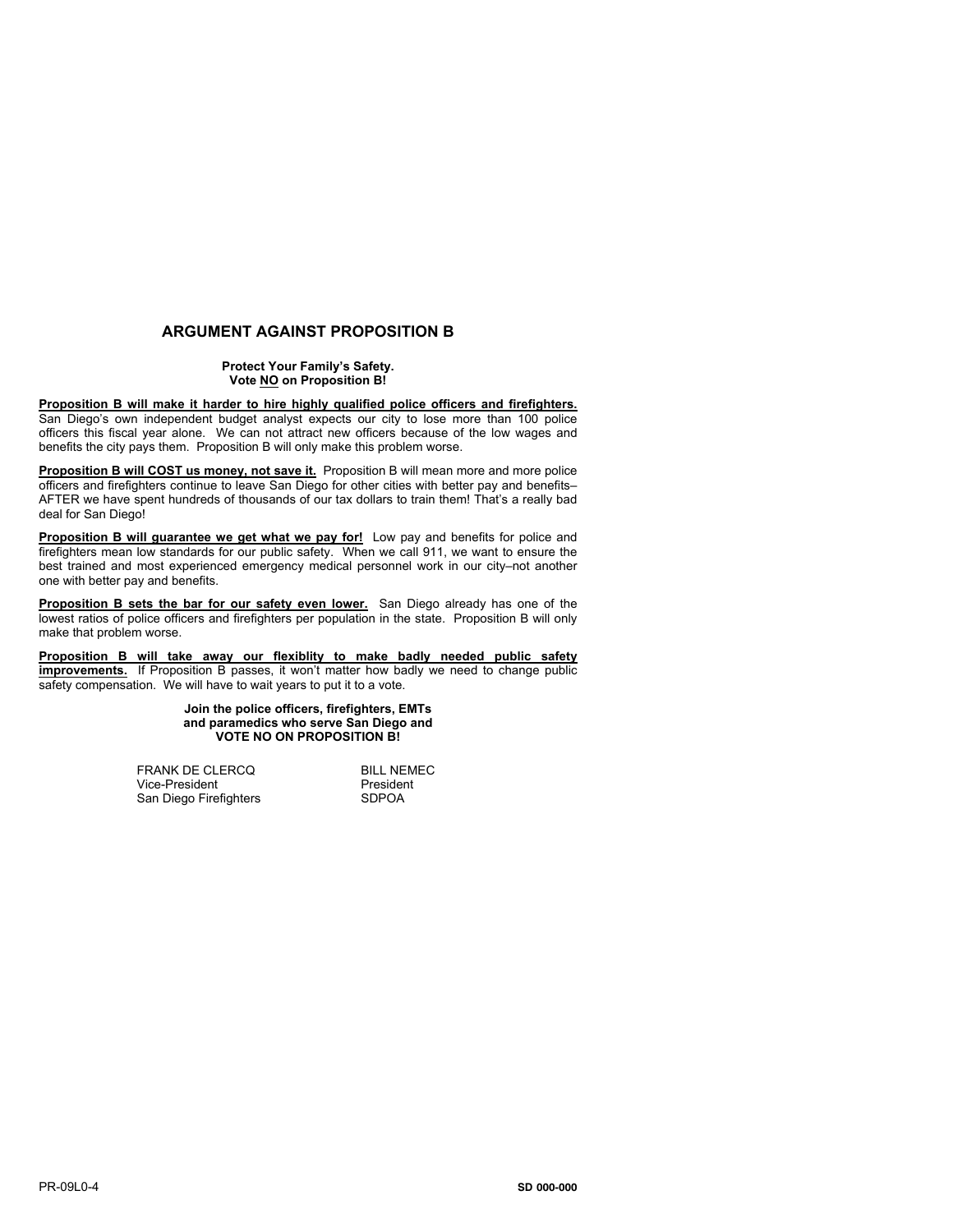# **PROPOSED CHARTER AMENDMENT**

The portions of the charter to be added are underlined and the portions to be deleted are printed in strike-out type.

### 143.1 Approval of Amendments by Members Retirement System Benefits

(a) No ordinance amending the retirement system which affects the benefits of any employee under such retirement system shall be adopted without the approval of a majority vote of the members of said system. No ordinance amending the retirement system which affects the vested defined benefits of any retiree of such retirement system increases the benefits of any employee, legislative officer or elected official under such retirement system, with the exception of Cost of Living Adjustments, shall be adopted without the approval of a majority vote of the affected retirees of said retirement system. of those qualified electors voting on the matter. No ordinance amending the retirement system which affects the vested defined benefits of any retiree of such retirement system shall be adopted without the approval of a majority vote of the affected retirees of said retirement system.

Prior to any proposed amendment of the retirement system which increases benefits of any employee, legislative officer or elected official under such retirement system being placed on the ballot, the retirement system shall prepare an actuarial study of the cost due to the benefit changes proposed based upon the amortization schedules established by Charter Section 143. A summary of the actuarial study shall be published in the ballot pamphlet.

Nothing in subsection (a) of this section shall prevent City officials from negotiating tentative agreements with employee organizations incorporating benefit changes to the extent permitted by state law, provided, however that no amendment of the retirement system which increases benefits, with the exception of Cost of Living Adjustments, of any employee, legislative officer or elected official under such retirement system, shall become binding or effective until approved by a majority of those qualified electors voting on the matter, and shall not have any force or effect if rejected by said voters. The City Council shall have no authority to enter into final or binding agreements regarding retirement system benefits increases until and unless those increases to retirement system benefits are approved by a majority of those gualified electors voting on the matter.

(d) The requirement for voter approval of retirement system benefit increases shall become operative on January 1, 2007, for all proposed increases in retirement system benefits tentatively agreed upon by the City on or after that date. This requirement shall remain in effect for a period of fifteen (15) years from that date, at which time this requirement shall be automatically repealed and removed from the Charter.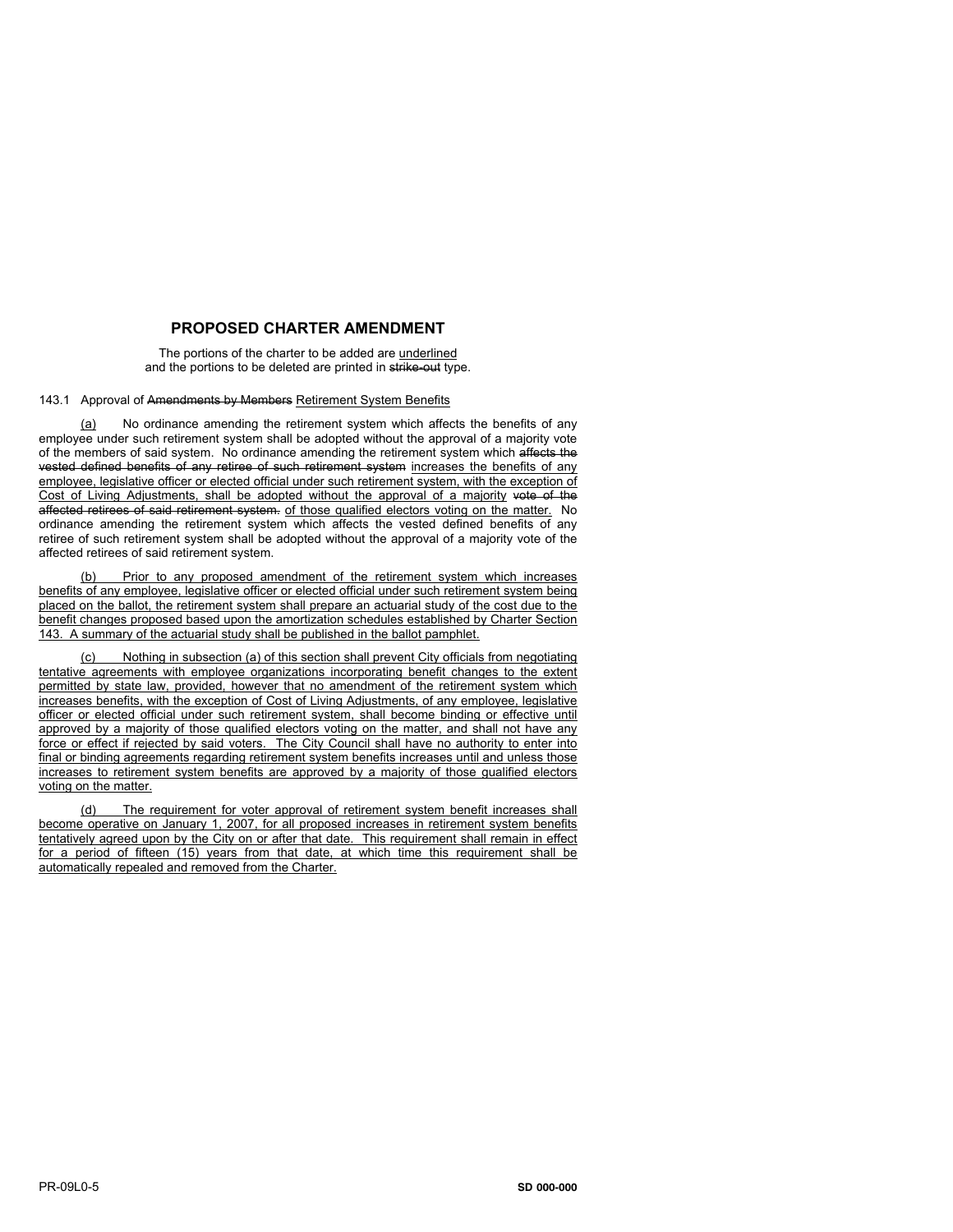# **CITY OF SAN DIEGO**

# **Proposition C**

(This proposition will appear on the ballot in the following form.)

**PROP C AMENDS THE CITY CHARTER TO ALLOW FOR CONTRACTING OUT OF CITY SERVICES.** Shall the Charter be amended to allow the City to contract services traditionally performed by City civil service employees if determined to be more economical and efficient while maintaining the quality of services and protecting the public interest?

This proposition requires approval by a simple majority (over 50%) of the voters.

Full text of this proposition follows the arguments

# **CITY ATTORNEY'S IMPARTIAL ANALYSIS**

The City Council has authorized the placement of a proposition on the ballot seeking voter approval to amend Article VIII, section 117 of the San Diego City Charter.

Section 117 creates a civil service system that restricts the City's ability to employ independent contractors to perform public services traditionally performed by City employees. State law permits the City to employ independent contractors to provide public services under limited circumstances. If adopted, this measure would amend section 117 by adding subsection (c), which would allow the City to employ an independent contractor as an alternative to the classified service when the City Manager determines, subject to City Council approval, that City services can be provided more economically and efficiently by a contractor while maintaining service quality and protecting the public interest.

During the time the City operates under the Strong Mayor form of government established by Article XV of the City Charter, all references to the City Manager in the measure refer to the Mayor.

If approved, this measure will require the City Council to pass an ordinance to provide procedural details to implement the requirements of the Charter amendment; to set minimum contract standards; and to protect the quality and reliability of public services.

This measure permits City Departments and independent contractors to submit proposals to provide public services.

This measure directs the City Manager to establish the Managed Competition Independent Review Board ["Board"]. The Board will advise the City Manager whether City employees or an independent contractor may provide certain public services more economically and efficiently while maintaining service quality and protecting the public interest. The City Manager will appoint the seven Board members, who will include three City employees and four private citizens. The City Council must approve the appointments of the four citizen Board members. Citizen Board members must have specific professional experience. Board members may not have conflicts of interest with their duties as Board members, and may not be employed by any contractor selected by the City for the duration of the contract.

PR-09L0-6 If the Board recommends that an independent contractor provide public services, the measure provides that the City Manager may choose to have the City Department continue to provide the services, or accept the Board's recommendation to employ an independent contractor. If the City Manager accepts the Board's recommendation to employ an independent contractor, the City **SD 000-000**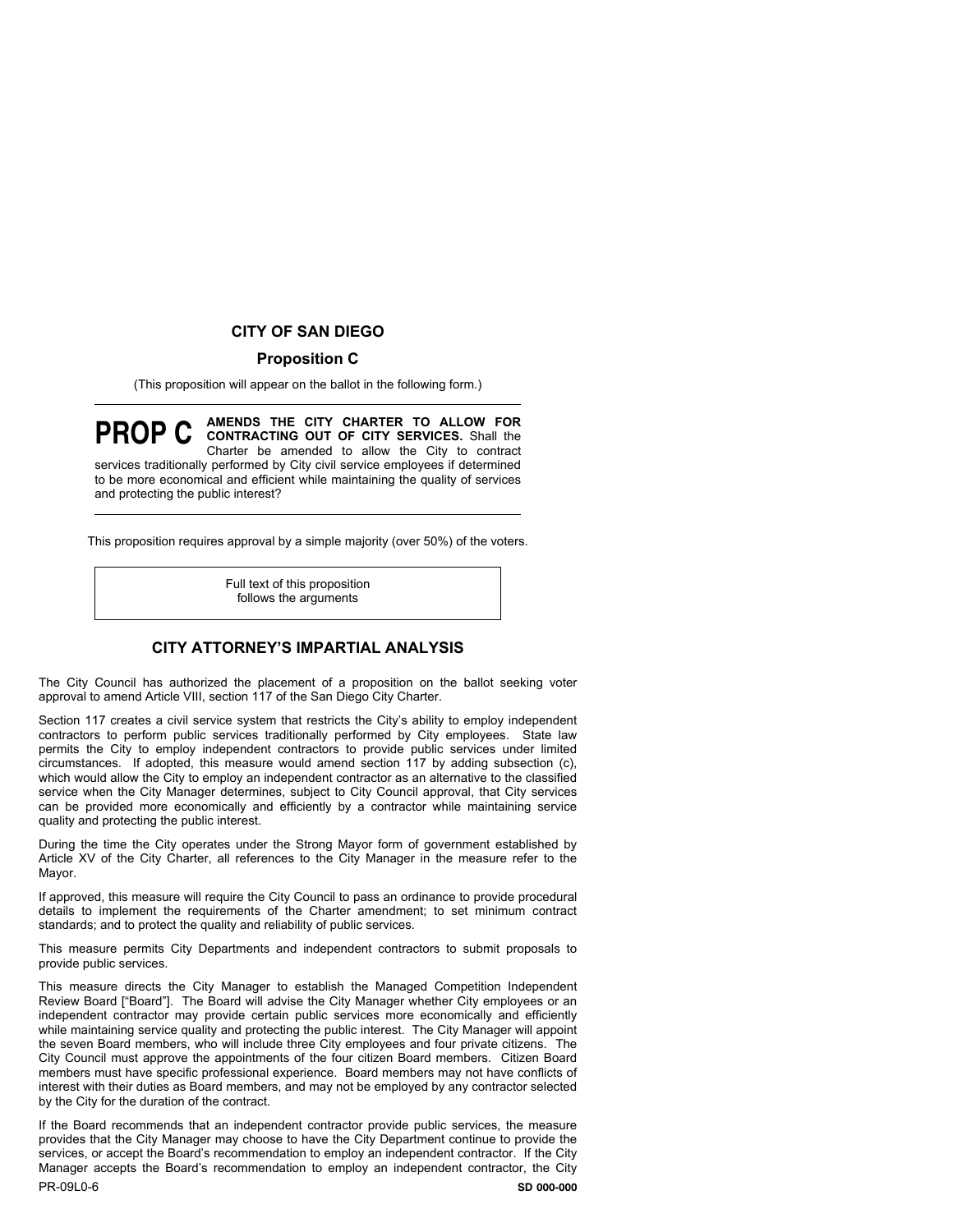Manager must forward the recommended and proposed agreement to the City Council. The City Council must accept or reject the proposed agreement in its entirety.

The measure gives the City Manager sole responsibility to administer and monitor any approved agreements with independent contractors. The City Manager must produce annual performance audits for contracted services and seek an independent audit every five years to evaluate the City's experience.

This ballot measure will take effect if passed by a majority of the City's voters.

# **FISCAL IMPACT STATEMENT**

Mayor Sanders has undertaken a number of efforts to streamline city operations with the objective of providing city services in the most cost-effective and efficient manner possible, while protecting the public interest. One method used successfully by other local jurisdictions to achieve greater efficiency has been to seek competitive bids from private- and public-sector providers for certain appropriate services.

However, the City Charter currently limits the City's ability to contract out public services traditionally performed by City employees. This restriction in most cases prevents the City from entering into contracts with private companies even if doing so is shown through the bidding process to save the City money or create improved services or greater efficiencies. Proposition C would expand the City's ability to utilize "managed competition" for delivery of appropriate public services.

No significant new costs are anticipated as a result of the managed competition process. The Mayor would be responsible for oversight and contract utilizing existing City staff. Outside experts on an independent review board will serve without compensation and will be required to comply with strict conflict-of-interest requirements.

Limited costs will be associated with annual financial audits required to confirm that projected savings are in fact being achieved and an independent audit of the process required every five years.

Based on the experience of other jurisdictions, it is anticipated there will be significant cost savings as a result of increased efficiency in operations. The scope of the fiscal impact of this measure is unknown at this time. Cost savings from this measure will not be realized in the FY 07 budget, but will be reflected in future budgets as the program is fully implemented.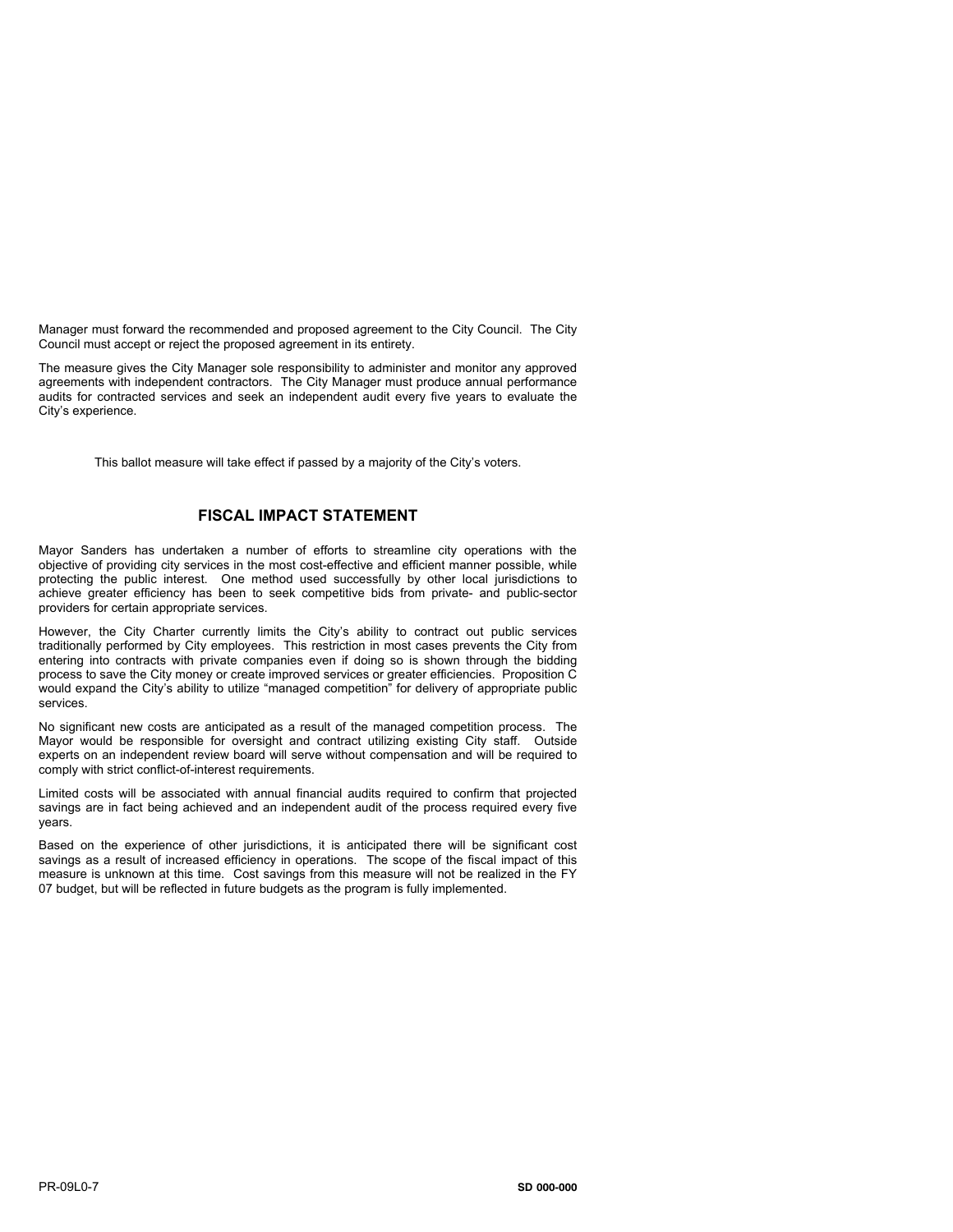### **ARGUMENT IN FAVOR OF PROPOSITION C**

Proposition C amends the City Charter to permit "Managed Competition" between City departments and qualified outside providers to deliver more efficient city services. The Charter prohibits such competition for most services currently delivered by City employees.

### **A TOOL THE MAYOR NEEDS TO GET OUR CITY BACK ON TRACK**

Managed Competition is a tool Mayor Sanders needs to get city government back on track, make it more accountable to taxpayers, and reduce operating costs. It also could help reduce pension costs.

Proposition C authorizes the Mayor to target City departments or services where efficiency and effectiveness could be improved through Managed Competition.

#### **COMPETITION TO IMPROVE EFFICIENCY, EFFECTIVENESS**

City employees will be given an opportunity to develop plans for improving the efficiency and effectiveness of a targeted service, while qualified outside providers will be invited to submit proposals for providing the service.

#### **SAFEGUARDS TO PROTECT THE PUBLIC'S INTEREST**

An Independent Review Board, whose members must adhere to strict conflict-of-interest standards, will review the proposals and make a recommendation to the Mayor. The City Council would have the authority only to accept or reject the recommendation in its entirety.

Proposition C also includes tough safeguards to protect the public interest and requires regular monitoring and public disclosure to ensure service quality is maintained or improved and projected savings are achieved.

An implementing ordinance will include minimum contract standards and other measures to protect the quality and reliability of public services. The Mayor is required to produce annual performance audits for contracted services, and an independent audit every five years to evaluate performance.

#### **SUCCESSFUL IN OTHER JURISDICTIONS**

Many jurisdictions, including Indianapolis, Phoenix and the County of San Diego, have successfully used Managed Competition to save millions of tax dollars and improve the quality of public services.



JERRY SANDERS Mayor of San Diego

LANI LUTAR President & CEO, San Diego County Taxpayers Association MICHAEL J. AGUIRRE San Diego City Attorney

C. APRIL BOWLING Vice Chair, Blue Ribbon Committee on City Finances

**KEVIN FAULCONER** Councilmember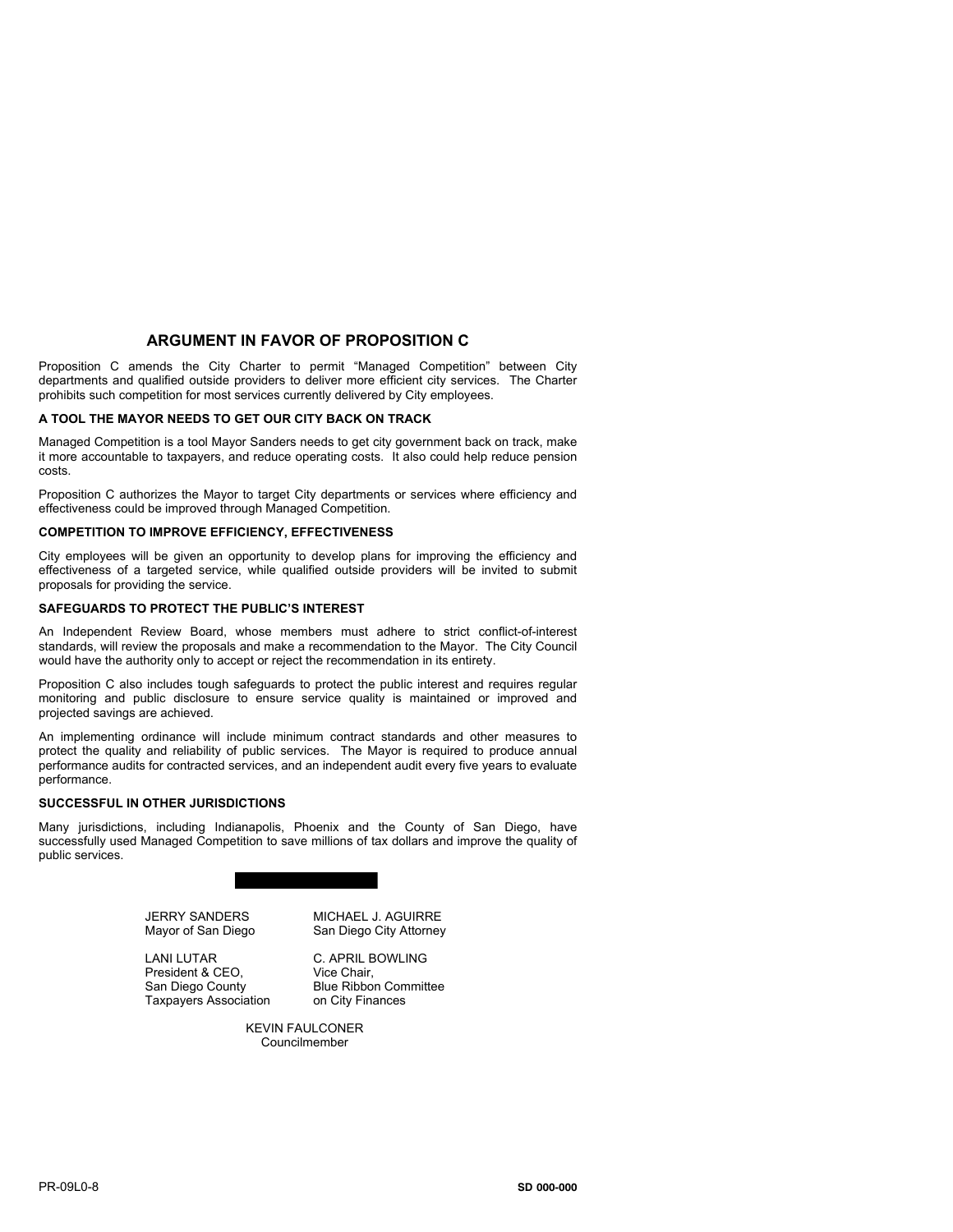## **ARGUMENT AGAINST PROPOSITION C**

**Read it yourself. Prop. C has no real safeguards and no real protections to prevent taxpayers from being ripped off.**

**Under Prop. C, government contracts will go to the largest campaign contributors and their lobbyists.** Do we really want to turn vital city services like public safety, trash collection, or the water department over to well-connected insiders that hire the best lobbyist and make the biggest contributions?

**We already waste millions because of decisions that favored land owners, developers and other big campaign donors over the public interest.** The Union-Tribune reported that sweetheart city leases cost us millions annually. We're also paying for decisions that let builders and developers build projects without providing adequate roads and other essential services.

**Prop. C opens the door to Chicago-style job patronage.** Prop. C will eliminate civil service protections. Private employers will be free to replace city employees with their own relatives or reward employees for political activities.

**Prop. C will put public safety at risk.** Under Prop. C, there is no prohibition on contracting out police protection, fire protection and lifeguard services. These essential public safety services should not be managed by private companies who care more about their bottom line than our safety.

**Unscrupulous government contractors COST taxpayers millions.** San Diego's Kroll Consulting contract ballooned to \$20 million. Costs doubled when the state outsourced MediCal processing. A private company hired to run Florida's prisons billed millions for non-existent guards. The federal government paid tens of billions for fraudulent billing and contractor waste.

**San Diego is incapable of effectively monitoring its current contracts.** Prop. C will require spending many more millions for oversight – or we will get ripped off for millions more.

#### **Prop. C is a bad idea. It creates more problems than it purports to solve.**

NORMA DAMASHEK Vice President, San Diego Chapter League of Women Voters

**JOHN HARTLEY** Chair, Neighborhoods for Clean Elections FRANK DE CLERCQ Vice President, San Diego City Fire Fighters

DR. STEVEN P. ERIE, Ph.D. Director Urban Studies Program University of California, San Diego

BILL NEMEC President, San Diego Police Officers Association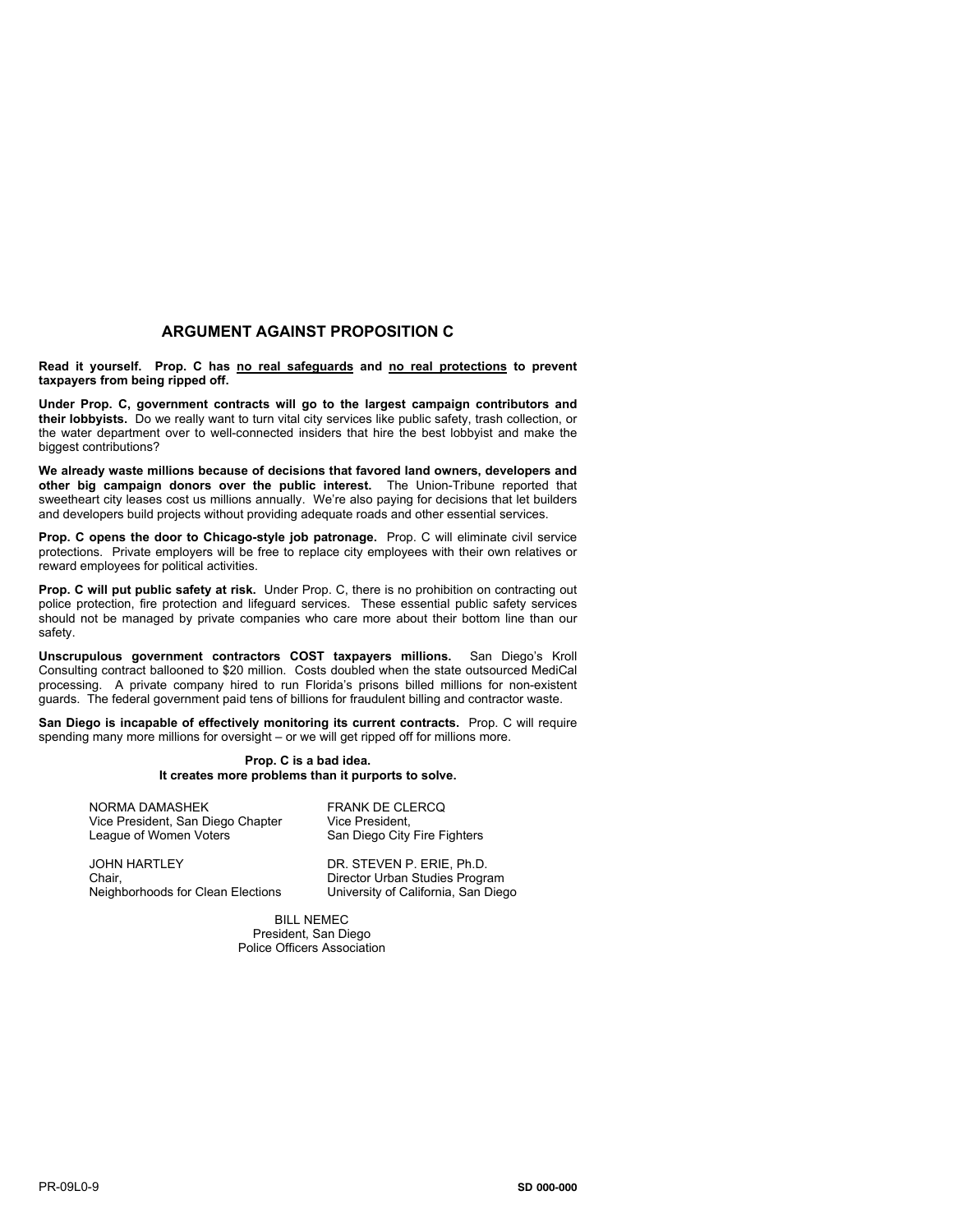# **PROPOSED CHARTER AMENDMENT**

The portions of the charter to be added are underlined and the portions to be deleted are printed in strike-out type.

### 117. Unclassified and Classified Services

Employment in the City shall be divided into the Unclassified and Classified Service

- (a) The Unclassified Service shall include:
	- 1. All elective City Officers<br>2. Members of all boards a
	- 2. Members of all boards and commissions<br>3. All department heads and one principal a
	- All department heads and one principal assistant or deputy in each department
	- 4. One assistant to Mayor<br>5. City Manager, Assistant
	- 5. City Manager, Assistant City Manager, and Assistants to the City Manager
	- 6. City Clerk
	- 7. Budget Officer
	- 8. Purchasing Officer<br>9. Treasurer
	- **Treasurer**
	- 10. All Assistant and Deputy City Attorneys
	- 11. Industrial Coordinator
	- 12. The Planning Director
	- 13. A Confidential Secretary to the Mayor, City Council, City Manager, Police Chief, City Attorney
	- 14. Officers and employees of San Diego Unified School District
	- 15. Persons employed in positions for expert professional temporary service when such positions are exempted from the Classified Service for a specified period of temporary service by order of the Civil Service Commission
	- 16. Interns including, but not limited to, Administrative Interns and legal Interns, temporarily employed in regularly established training programs as defined in the job specifications of the City
	- 17. Managerial employees having significant responsibilities for formulating or administering departmental policies and programs. Each such position shall be exempted from the Classified Service by ordinance, upon the initiation of the appropriate appointing authority and after receiving the advisory review and comment of the Civil Service Commission and the approval of the City Council.

(b) The Classified Service shall include all positions not specifically included by this section in the Unclassified Service; provided, however, that the incumbents in the positions of the Planning Director and the Principal Assistant to the Planning Director on January 1, 1963 shall remain in the Classified Service until the respective positions are vacated by the incumbents.

The City may employ any independent contractor when the City Manager determines, subject to City Council approval, City services can be provided more economically and efficiently by an independent contractor than by persons employed in the Classified Service while maintaining service quality and protecting the public interest. The City Council shall by ordinance provide for appropriate policies and procedures to implement this subsection. Such ordinance shall include minimum contract standards and other measures to protect the quality and reliability of public services. A City department shall be provided with an opportunity and resources to develop efficiency and effectiveness improvements in their operations as part of the department's proposal. The City Manager shall establish the Managed Competition Independent Review Board to advise the City Manager whether a City department's proposal or an independent contractor's proposal will provide the services to the City most economically and efficiently while maintaining service quality and protecting the public interest. The City Manager will appoint seven (7) members to the Board. Four (4) shall be private citizens whose appointments shall be subject to City Council confirmation. Each shall have professional experience in one or more of the following areas: finance, law, public administration, business management or the service areas under consideration by the City Manager. Three (3) shall be City staff including a City Manager staff designee, a City Council staff designee and the City Auditor and Comptroller or staff designee. Such appointees shall not have any personal or financial interests which would create conflict of interests with the duties of a Board member. Members of the Board shall be prohibited